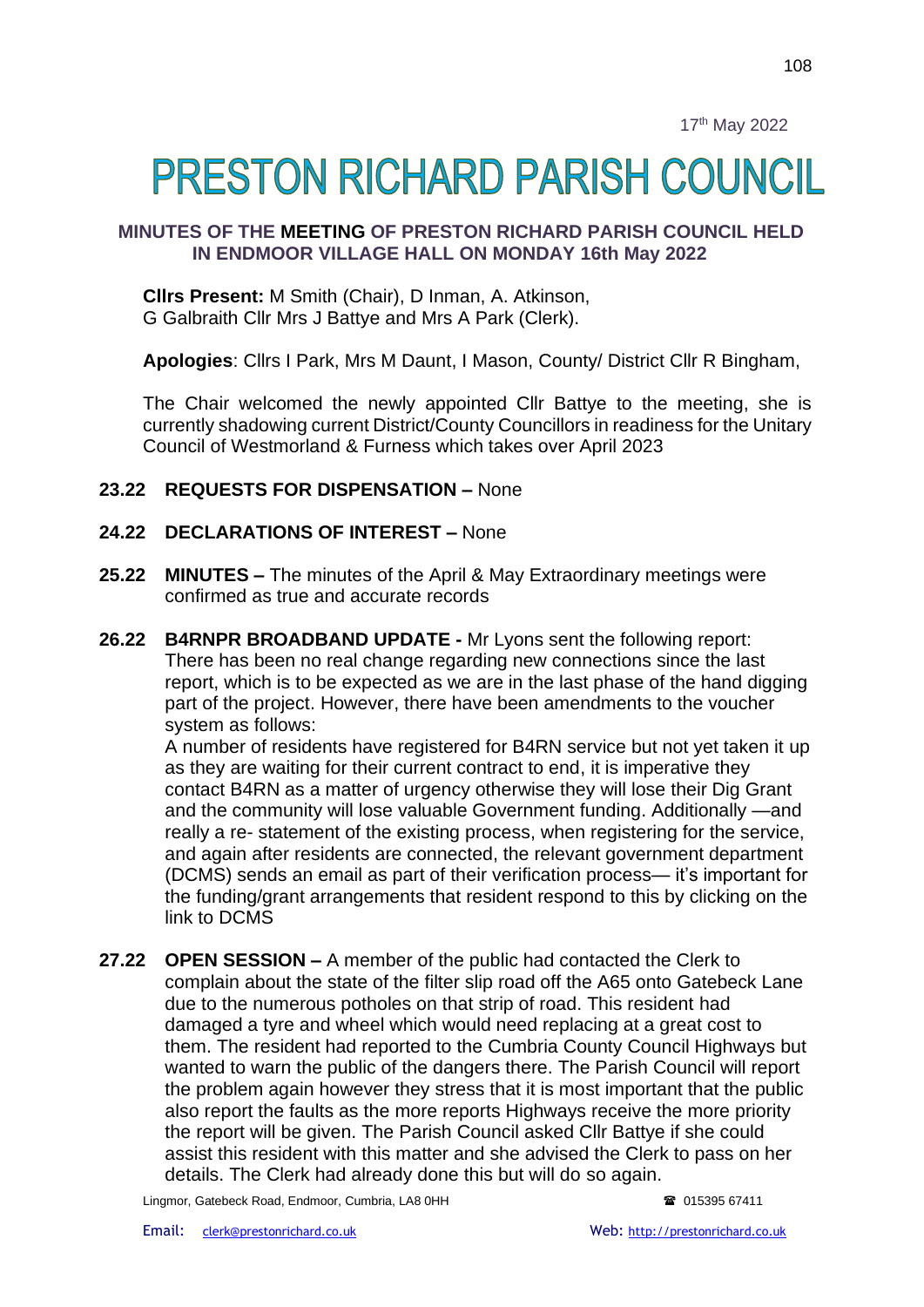**28.22 POLICE REPORT –** As Cllr Bingham was not present there was no report from the Police Committee however the Clerk advised the theft of fuel from outside storage tanks is a big concern for the police as it is 88.5% up on last years figure so far this year. Full information for your area can now be found on the police website [Arnside, Milnthorpe, and Endmoor -](https://www.cumbria.police.uk/your-area/arnside-milnthorpe-and-endmoor) Cumbria [Constabulary](https://www.cumbria.police.uk/your-area/arnside-milnthorpe-and-endmoor) or on their Facebook Page [\(4\) South Lakes Police | Facebook](https://www.facebook.com/SouthLakesPolice)

## **29.22 DISTRICT/COUNTY COUNCIL MATTERS –**

As Cllr Bingham was not present and the Clerk had been advised no meetings had taken place due to the elections. Cllr Battye advised the first formal full meeting of the newly elected council will take place tomorrow (Tuesday) to elect the Leader.

### **30.22 HIGHWAYS** –

The clerk was asked to report the below:

- Pothole at the T junction of the A656 on Main Street and Woodside.
- The filter Lane leaving the A65 to turn down Gatebeck Lane
- Gully blocked south side of Proctors Wood
- Gully blocked on B6385 between Milton Moor Farm and Rowell Bridge
- **31.22 STREET LIGHTS ON LOW PARK** The Clerk advised neither SLDC nor CCC are prepared to accept responsibility for the street lighting on the Low Park Estate advising the clerk

"The lighting at Low Park is not installed to a standard which is deemed adoptable by the County Council. This may have been a planning condition, unfortunately SLDC's online archive only goes back to November 1988. As noted previously this could be the reason it was not included in the adoption agreement at which point the developer (land owner) would need to make arrangements for the ongoing maintenance of the lighting".

Whilst the Parish Council felt this was totally unacceptable as the developers are no longer in business, they felt public safety must be considered and therefore felt the lights should be inspected and reports produced on their condition. Cllr Inman proposed a structural report should be sought; Cllr Galbraith seconded all agreed.

### **32.22 PLAYING FIELD/VILLAGE HALL** –

We are awaiting the revised plan from Playdale which was decided at last week's meeting with them. Once the new quote is received from Playdale we can then move forward with discussions with SLDC re the finances for the project. There had been discussions on the colour of the paths linking the equipment as several colours were on offer, however as it is in such a pleasant setting it was felt too many colours would detract from the setting Cllr Galbraith proposed they should be black and Cllr Atkinson seconded which would be in keeping with the Softpour already on the area, all agreed.

Lingmor, Gatebeck Road, Endmoor, Cumbria, LA8 0HH 015395 67411 An inspection of the play area revealed a few minor problems, the Chair together with other Councillors will sort them out. Questions were raised by the Chair on the need to upgrade the CCTV cameras monitoring the Village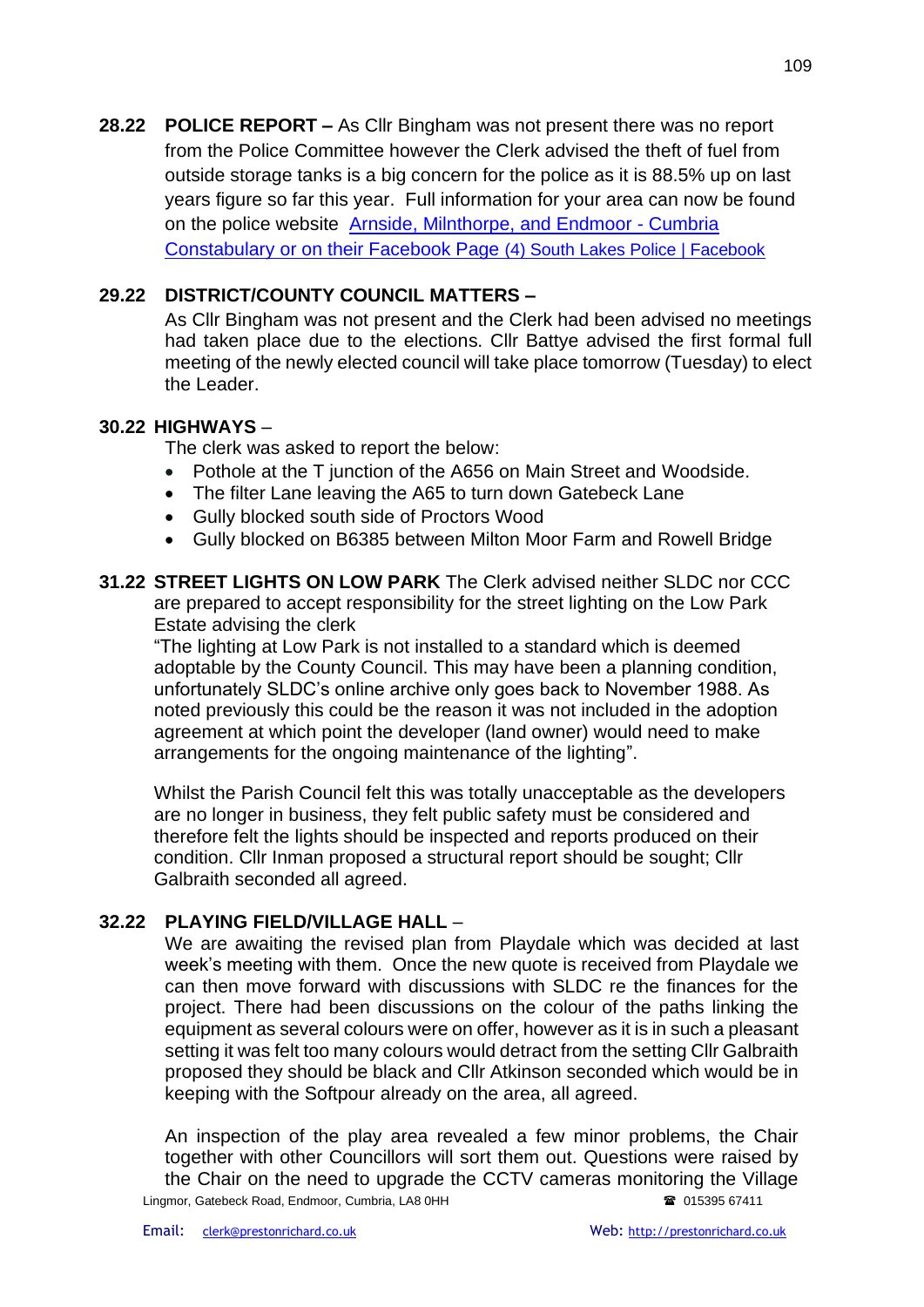Hall, Play Area and Sports Field. As many Councillors were absent this was deferred until the next meeting.

## **33.22 QUEENS JUBILEE 3rd June 2022**

No further updates on this since last week's extraordinary meeting when most of the details were announced.

#### **34.22 LENGTHSMAN –**

Cllr Inman advised the Lengthsman had been busy with cutting the verges.

#### **35.22 PLANNING APPLICATIONS FOR INPUT & DECISIONS NEW PLANNING APPLICATIONS**: -

**SL/2022/0409** - Little Acres, Crooklands, MILNTHORPE - Replacement dwelling & retaining the siting of 2 temporary caravans in garden for the duration of the works approved under planning permission SL/2021/1060

No Comments received

## **PLANNING APPLICATIONS AWAITING DECISIONS**

**SL/2022/0168 -** 22 Meadowside Close, Endmoor - Demolition of garage and erection of a 2-storey side extension

**SL/2022/0189 -** 31 Meadowside Close, Endmoor - Two storey side extension & front sun room (Resubmission of SL/2021/0754)

**SL/2022/0224 -** Land Adjacent North Lodge, Crooklands - Outline Planning Permission with some matters reserved for two detached dwellings

**SL/2021/0577** - Beech Lee Gatebeck Lane Endmoor - Replacement dwelling and garage and change of use of agricultural land to domestic curtilage.

### **PLANNING NOTIFICATIONS RECEIVED: -**

**SL/2022/0269 -** 24 Meadowside Close Endmoor - Detached cabin in rear garden – Granted with conditions

#### **36.22 FINANCE**

The internal budgets were discussed firstly the Lengthsman's hourly rate which had not been increased for some time, several suggestions were made, Cllr Inman will speak with the Lengthsman to gain his views on the suggestions and once agreed implemented from Last month. The Community Plan Group requested £150 for the Christmas get together and this was agreed by all. The Clerk/RFO's wages and hours were discussed as these had not been reviewed for time. It was pointed out that the work load was much greater now due to various sub committees' finances having to be managed and subsequent audits. There are many more government requirements such as Pension Schemes to comply with, VAT, processes and procedures to be checked, Websites to Manage, CIL money to manage plus the day to day running of the Council business and therefore an extra 10 hours per calendar month was awarded to help with this. The standard rate was also increased to bring it back into line with current recommended rates as Clerks use their own home for office purposes and household costs are increasing.